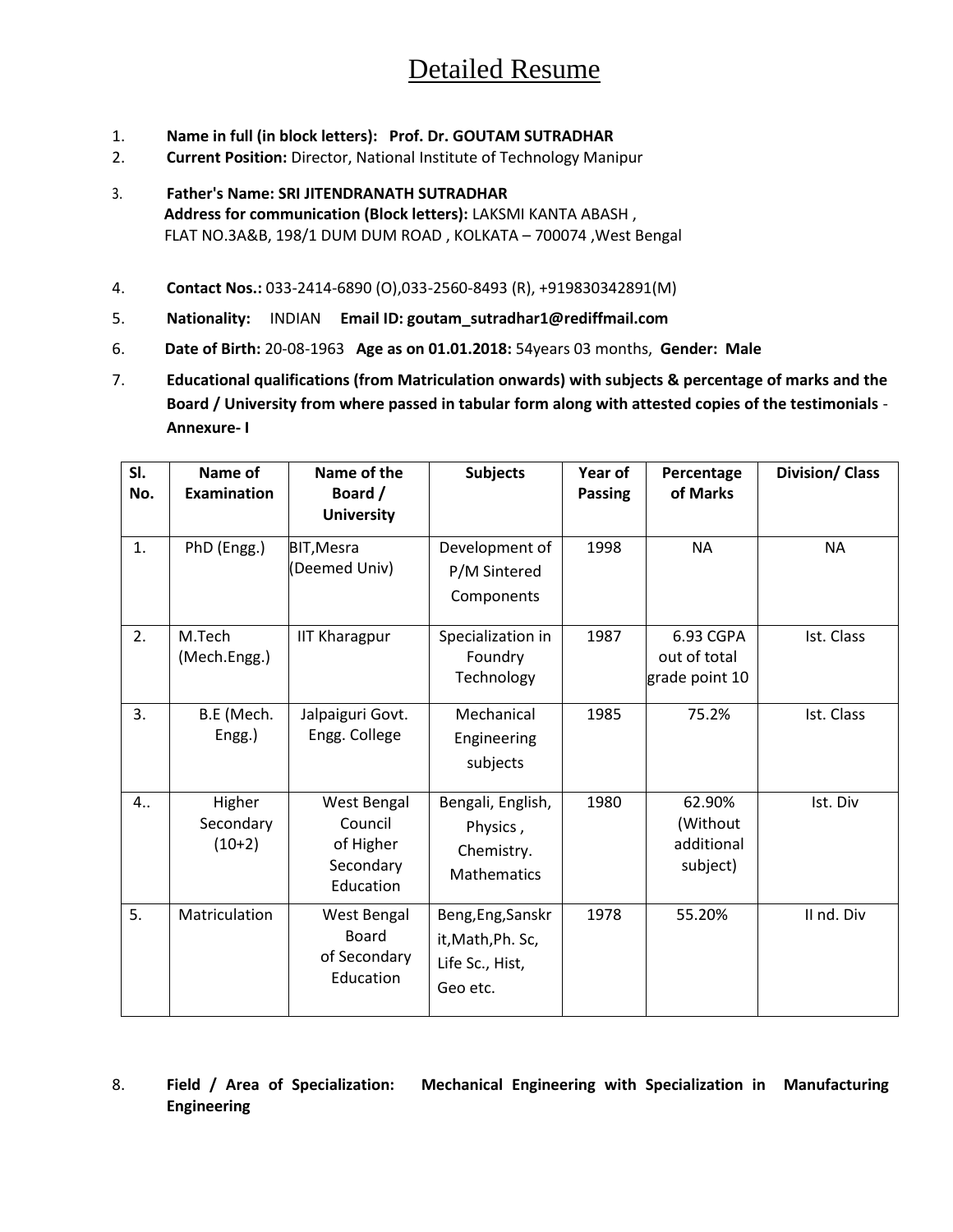9. **List of all previous employment (Most recent first together with details of duties, Pay Scale and salary drawn) / Experience (Administrative, Academic & Research) in following sequence:** 

| SI.<br>No.       | Name & Address of the<br><b>Employer</b>                                                                                                 | Name of the<br>Post                | <b>Date</b><br>of<br>Joining | Date of leaving        | <b>Salary/Present Basic Pay</b>                           |
|------------------|------------------------------------------------------------------------------------------------------------------------------------------|------------------------------------|------------------------------|------------------------|-----------------------------------------------------------|
| 1.               | <b>Jadavpur University</b><br>Kolkata - 32                                                                                               | Professor.                         | 24.2.2005                    | Till Date              | PB-4(Rs.37,400-67,000)<br>Revised                         |
| 2.               | Government<br>Kalyani<br><b>Engineering</b><br>College, Kalyani, W.B                                                                     | Professor<br>Asstt.<br>Professor   | 6.2.2003<br>1.12.2000        | 23.2.2005<br>5.2.2003  | Rs.16,400-450-22,400/-<br>(Old Scale)<br>Rs.12000-18300/- |
| 3.               | <b>of</b><br><b>College</b><br><b>Textile</b><br>Technology,<br>Serampore,<br>W.B                                                        | Asstt.<br>Professor                | 19.6.1997                    | 30.11.2000             | (Old Scale)<br>Rs.12000-18300/-<br>(Old Scale)            |
| $\overline{4}$ . | <b>National</b><br><b>Institute</b><br>of<br>$\boldsymbol{\&}$<br>Forge<br><b>Foundry</b><br>Technology,<br>Ranchi,<br>Jharkhand.(MHRD). | Asstt.<br>Professor<br>Lecturer    | 06.2.1995<br>01.8.1991       | 18.6.1997<br>05.2.1995 | Rs.12000-18300/-<br>$Rs.2200/- - 4000/-$                  |
| 5.               | S.E<br><b>Rly</b><br>Workshop<br><b>Kharagpur</b>                                                                                        | Shop<br>Asstt.<br>Supdt            | 17.1.1989                    | 31.7.1991              | Rs.2000/- - 3200/-                                        |
| 6.               | E.Rly.Workshop<br>Kanchrapara&Liluah                                                                                                     | Trainee<br>Shop<br>Asstt.<br>Supdt | 14.3.1988                    | 15.1.1989              | Rs.2000/--3200/-                                          |
| $\overline{7}$ . | <b>Hindustan</b><br>MotorsLimited,<br><b>Hindmotor</b>                                                                                   | Graduate<br>Engineer<br>Trainee    | 12.3.1987                    | 11.3.1988              | Consolidated Rs.1825/-<br>plus Med. Allowances            |

**Administrative Experience (Additional Charge)**

| Designation                              | Number of Years of | Details                                         |
|------------------------------------------|--------------------|-------------------------------------------------|
|                                          | Experience         |                                                 |
| Professor & Head of Mechanical           | Since 16.01.2018   | Look after the day to day activities of the     |
| Engineering                              |                    | Department,                                     |
| Professor In-Charge M.Tech Admission     | 2012-2013 & 2013-  | Complete admission procedure                    |
|                                          | 2014               |                                                 |
| Joint Director, School of Automotive     | August 2010 to     | Look after the activities particularly on TIFAC |
| Engineering, JadavpurUniversity, Kolkata | 2014               | , DST sponsored project on "A Study on the      |
| (Additional Charge for TIFAC, DST        | <b>Four Years</b>  | Technology Gap Analysis of Howrah Foundry       |
| Project)                                 |                    | Cluster" and also its implementation            |
| Head of Mechanical Engineering, Kalyani  | $01.03.2003$ to    | Look after the day to day activities of         |
| Govt. Engineering College, Kalyani       | 23.02.2005         | Mechanical Engineering Department, Establish    |
|                                          | Nearly Two years   | of new laboratories                             |
| Professor In-charge Training &           | $01.01.2003 -$     | UG & PG Students                                |
| Placement                                | 23.02.2005         |                                                 |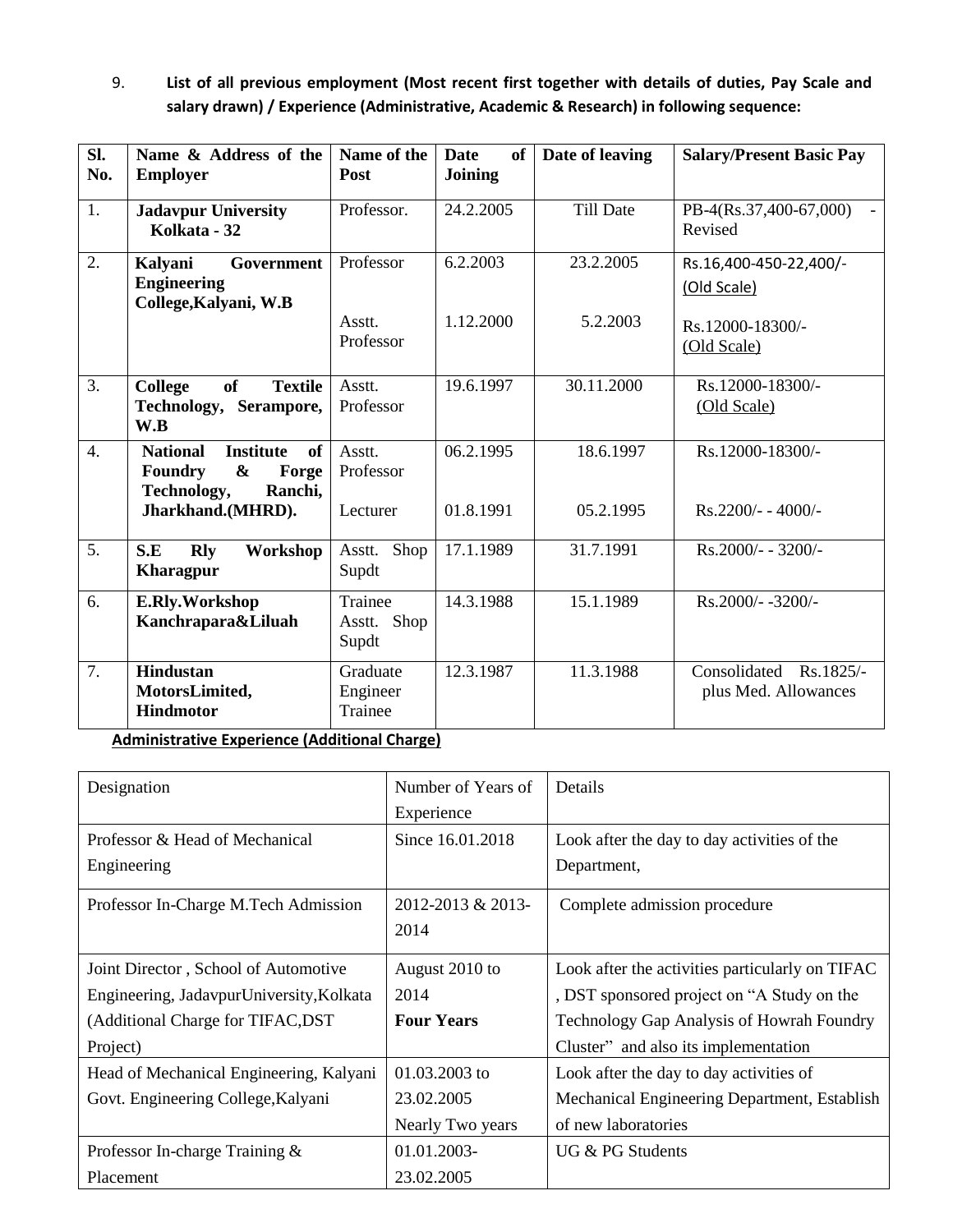### 10. **Attach prints in the following sequence clearly indicating (In case of academician / Researcher): Attached Annexure - III**

| Sl. | No. of  | No. of       | No. of PhD  | No. of        | No. of       | No.of     | Details of   |
|-----|---------|--------------|-------------|---------------|--------------|-----------|--------------|
| No  | Patents | Awards/      | guided      | Publications  | <b>Books</b> | Projects  | Membership   |
|     |         | Recognitions | (Completed/ | National/     | Published/   | Completed | in societies |
|     |         |              | Progress)   | International | under Pub    | /In       |              |
|     |         |              |             |               |              | Progress  |              |
|     | Nil     | 06           | 11/07       | 21/57         | 02           |           | 05           |

#### 11. **Name and Address of two referees (not related to the candidate):**

(i) Name: Prof.Suranjan Das (ii) Name: Prof.Ajoy Ray Designation: Vice-ChancellorDesignation: Director Name of the Organization:Jadavpur UniversityName of the Organization: Indian Institute of Address: 188, Raja S,C.Maulik Road Engineering, Science & Technology (IIEST) Kolkata- 700032Address: Shibpur , Howrah - 3 [Tel:033-24146000\(o\)T](tel:033-24146000(o))el: 033-26682674 (o)

Email: suranjandas2000@yahoo.co.in Email :director@iiests.ac.in,ajoy\_ray2004@yahoo.com

### 12. Any other information :

### **Cluster Development:**

**Convener** of the Project sponsored by Technology Information Forecasting Assessment Council (TIFAC), DST, New Delhi on "**A study on theTechnology Gap Analysis of Howrah Foundry Cluster" – Completed**

Reviewed 20 DVDs [about 40 hours ] of recording and time line of 4 weeks to launch a portal containing courses on **Casting Design and Simulation** by **Prof. B. Ravi, Chair Professor, Department of Mechanical Engineering , IIT Bombay** organized by Dept of Chemical Engineering, IIT Bombay under **Talk To A Teacher Project** funded by **Ministry of Human Resources and Development (MHRD)** , New Delhi.

**Reviewer of the Institution of Engineers (India) Mechanical & Production Engineering Division**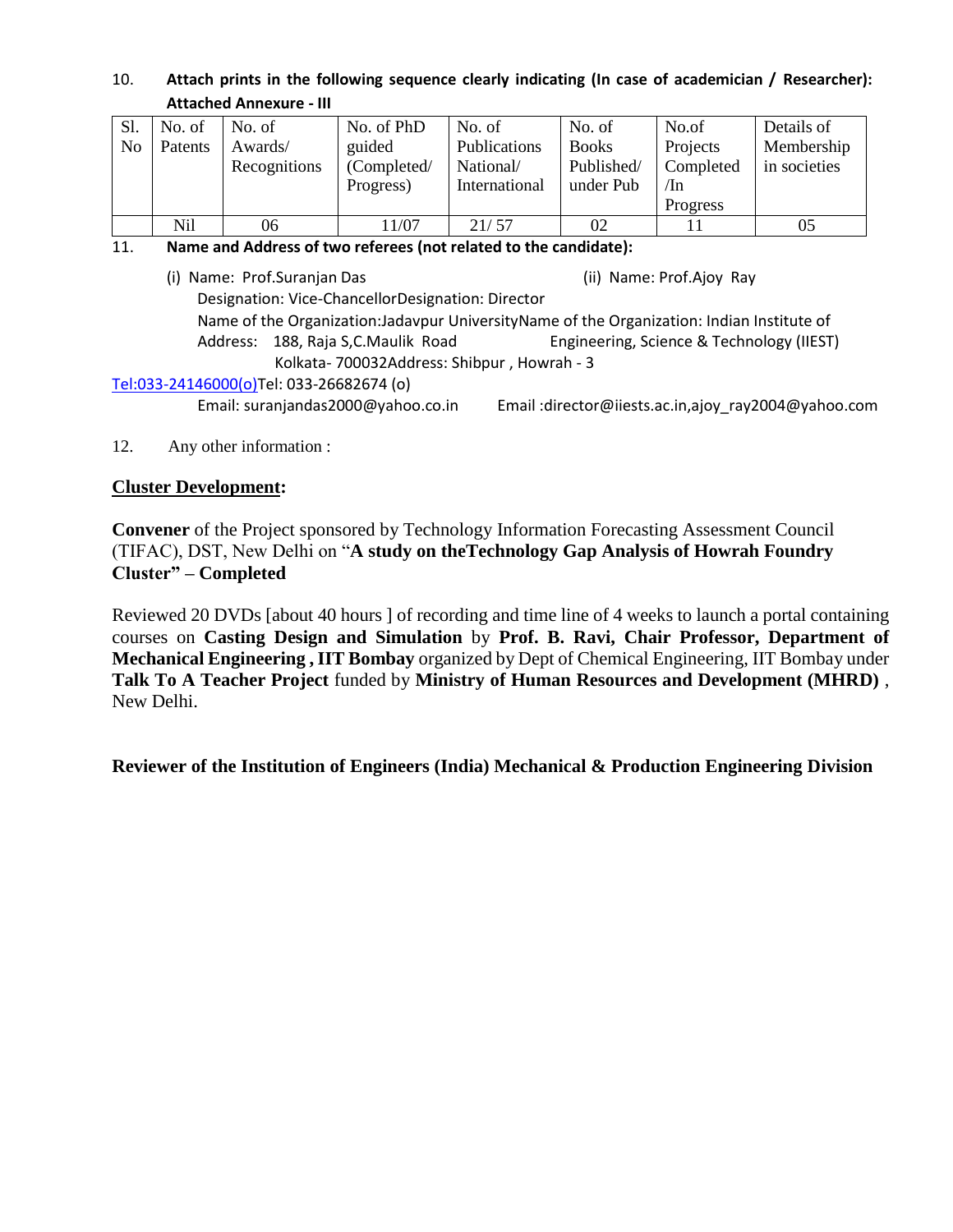**Awards / Recognitions: 06 (Six)**

**1. Best Teacher in Foundry Technology in Eastern Region by Institute of Indian Foundrymen- Eastern Region on National Foundry Day on 17th.August 2016**

**2. Best Paper** award from **Institution of Engineers (I)** for the paper entitled **"Tribological Properties of Al-SiC Metal Matrix Composites : A comparison Between Sand Cast and Squeeze Cast Techniques"** published in the Series "D" Journal of IEI, Vol. 95, issue 2 will be presented in  $30<sup>th</sup>$ . Indian Engineering Congress on  $18<sup>th</sup>$ .Dec 2015.

**3. EMNITE – Fellowship** coordinated by Lund University, Sweden for one month to study on Natural Fiber reinforced Bio- Degradable Polymers at KULUVEN, Belgium under Prof. Jan Ivans during 17.11.2014 to 17.12.2014.

4. **Best Paper** award in the area of **Non Ferrous Castings** published in **Indian Foundry Journal during 2011- 2012.**

5. **SERC Visiting Fellowship** (DST, New Delhi) has been awarded under Manufacturing Engineering for three months to do collaborative work. The above fellowship has been carried out under the guidance of Prof.M.M.Godkhindi , Department of Metallurgy & Material Science of I.I.T Kharagpur in the area of Metal Powder Forging Area in 1995.

6. **Year of merit award in 1995-96** from Institute of Engineers (India) for the Technical Paper entitled "Cold Forging of Polygonal Discs" published the Journal of Institute of Engineers (I).

### **PhD awarded/Submitted:**

- 1. Mr.Tanmoy Sarkar , Development of Austempered Grey Iron Submitted in April 2018
- 2. Mr.Sujit Das Studies On The Performance Of Metal Matrix Composites Submitted in Feb'2015
- 3. Mr.ShamimHaidar Development of Aluminum Metal Foam Components Awarded in 2016
- 4. Mr.HillolJoarder An Investigation in to Forgeability and Machining Characteristics of Aluminum Silicon Carbide Metal Matrix Composites – Awarded in 2015
- 5. Mr.Souravkayal Development of Metal Matrix Composites in Sand Casting , Gravity Die Casting and Squeeze Casting Process – Awarded in 2014
- 6. Mr.SouvickGhosh Tribological Behavior of Al-SiC Metal Matrix Composites Awarded in 2014
- 7. Mr. Titas Nandi Computer Aided Design And Analysis of Castability Of Aluminum Alloy Components - Awarded in2013
- 8. Tanmoy Das "Deposition and Characterization of High-k Gate Dielectrics on GaAs for MOSFET Applications" – Awarded in 2013
- 9. Mr.R.Behera Study on Solidification Behavior, Forgeability and Machinability ofAluminium Silicon Carbide Composites – Awarded in 2012
- 10. Mr. P.K. Bardhan –Experimental Study on Machinability of Sintered Iron Components – Awarded in 2012
- 11. Mr. S. Patra Development of Sintered Forged Components Under Cold Condition – Awarded in 2010
- 12. Mr. D. Chatterjee Development of P/M H.S.S T-15 grade cutting Tool Awarded in 2008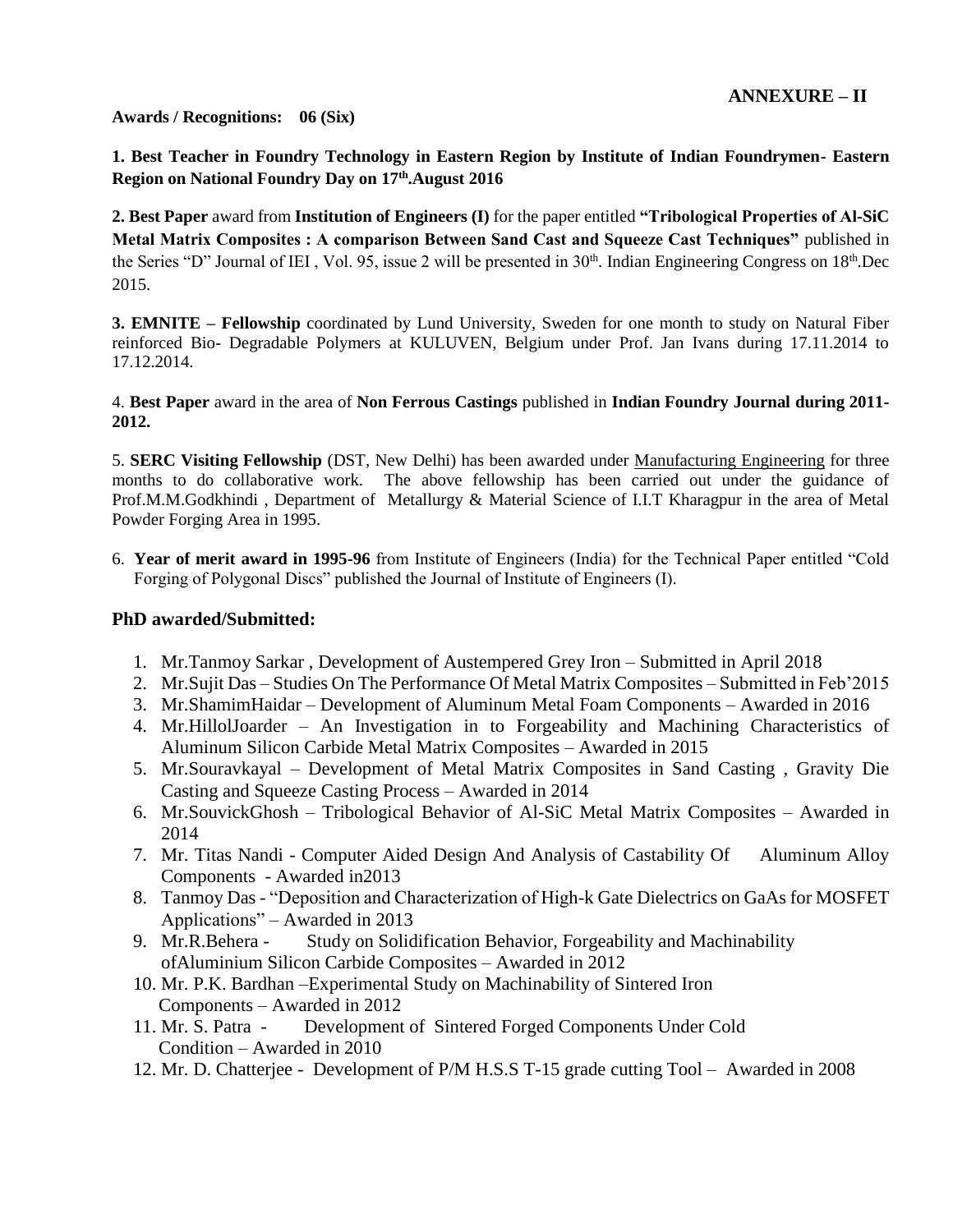### **List of Publication in Journals (National): 21**

.

- 1. S. Ghosh, P. Sahoo, G. Sutradhar, "Tribological Properties of Al–SiC Metal Matrix Composites: A Comparison Between Sand Cast and Squeeze Cast Techniques"J. Inst. Eng. India Ser. D (July– December 2014) 95(2):161–171- Received Metallurgical and Materials Engineering Division Prize by The Institution of Engineers (I) in 2015
- 2. G.Sutradhar, H.Joarder, R.Behera,S.Das and S.kayal , "**Properties and Plastic Deformation of LM6/SiCp Metal Matrix Composites**" Indian Foundry Journal , Vol.60 , No.11 , Nov. 2014 ,pp.43- 51.
- 3. PradeepRohatgi and GoutamSutradhar, **"Metal Matrix Composites for Transportation Systems to Conserve Energy"** , Indian Foundry Journal , Vol.60 , No.11 , Nov. 2014 , pp.31-35.
- 4. GoutamSutradhar**," Riserless Ductile Iron Casting"- A Case Study"** Indian Foundry Journal , Vol.58 , No.8 , Aug. 2012 , pp.53-55.
- 5. R.Behera, A.Datta , S.Das , K.majumdar , D.Chatterjee&G.Sutradhar, **"An Experimental Study on the effect of Silicon Carbide Particulates on the MechanicalProperties like Machinability and forgeability of Stir-Cast Aluminum Alloy Metal Matrix Composites ".** Published in Indian Foundry Journal, May -2010, vol.56, No.5, pp.43-50).
- 6. RabindraBehhera and G.Sutradhar, **"Solidification Characteristics and Forgeability of Aluminium"** Transaction of Indian Institute Metals (**Springer),** received, 11 January 2012/ Accepted:9 May DOI 10.1007/S1266-012-0140-y.
- 7. GoutamSutradhar**," Micro Steps in Foundry Shop Floor Could Enhance the Productivity of Foundry : A Few Case Studies"** Indian Foundry Journal , Vol.58 , No.3 , March. 2012 , pp.44-47.
- 8. GoutamSutradhar, "Principles of Gravity Die Casting" Metal world , Vol.11, No.2 , Feb 2012, pp.36- 38.
- 9. GoutamSutradhar, "Assessment of Energy Requirement by 2030" Metal world , Vol.10, No.12 , December 2011, pp.22-24.
- 10. T. Nandi, R. Behera, A. Chanda and G. Sutradhar, **"Study on Solidification Behaviour of LM6 Castings by Using Computer -Aided Simulation Software".** Published in Indian Foundry Journal, Vol. 57, No.3, March 2011, pp. 44-49.
- 11. GoutamSutradhar, S. Kumar **"Aluminium Metal Foam –A Potential Material for Future"** Indian Foundry Journal, Vol 54, No.2, Feb.2008.
- 12. Siby Thomas, Mr. KirtyMajumdar, GoutamSutradhar, BuddhadebOraon**"Fuzzy Inference System-Its Application In Casting Defects Diagnosis",** Indian Foundry Journal, Vol. 53,No.9,Sept. 2007,pp 27-31
- 13. N.Tarafder, G.Sutradhar and S.Misra, "**Effect of Speed,Twist, Draft on Ring –SpunYarn"**The Indian Textile Journals, Nov'2002 ,pp19-28.
- 14. G.Sutradhar, A.K.Jha and S.Kumar**"Cold Forging of Sintered Iron Polygonal Discs with Barrelling",**Journal of Institute of Engineers (India), Vol.81, pp.130-134, (Oct'2000).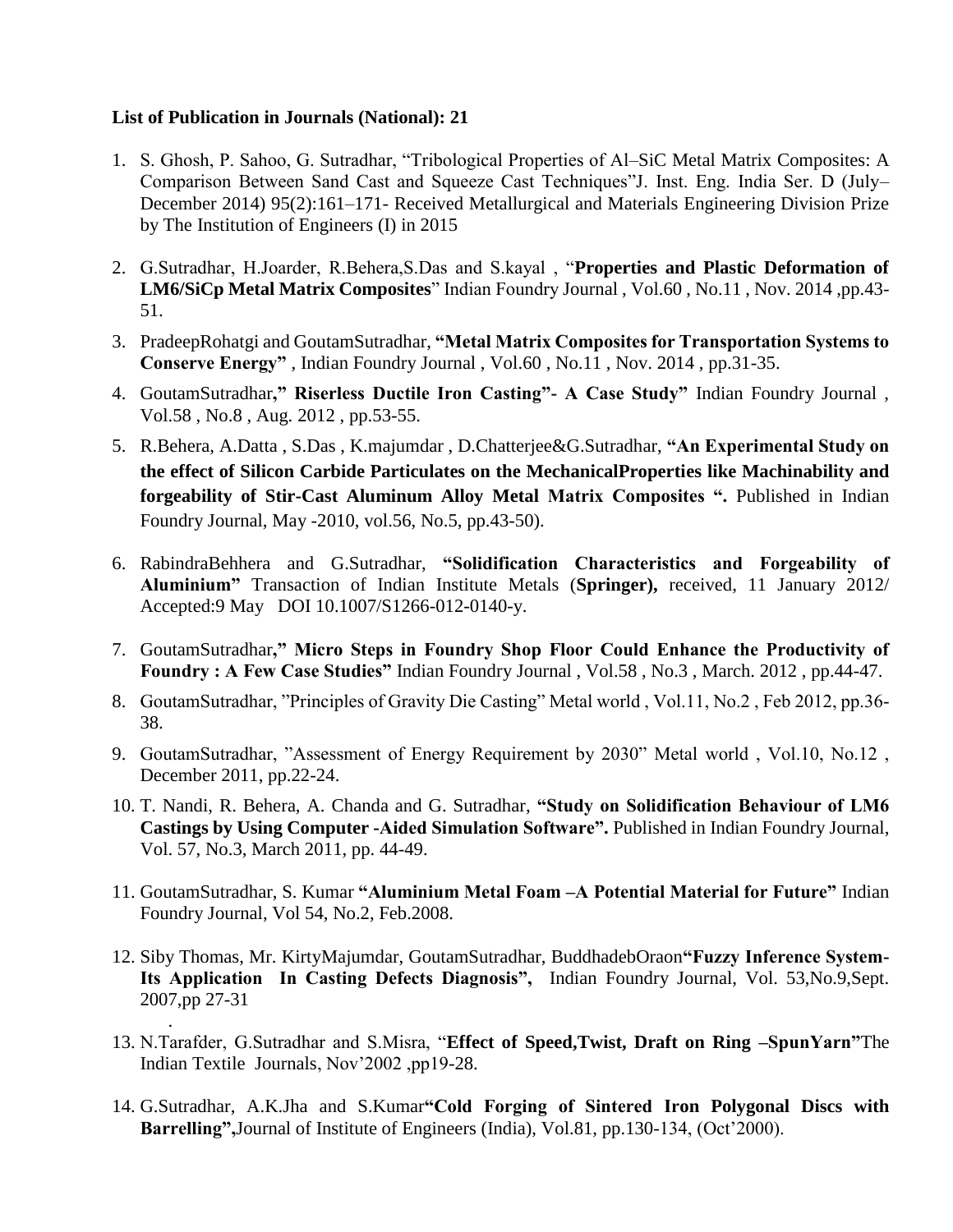- 15. A.Mandal&G.Sutradhar, **"Sand Control in Foundry by Experimental Design",** Journal of Institute of Engineers (India), Vol.80, pp.37-41, (May 1999).
- 16. G.Sutradhar, M.M.Godkhindi ,**"Closed Die Axi-symmetric Forgings of Aluminium Powder Components"**, Tool & Alloy Steels , (Oct 1997).
- 17. G.Sutradhar, A.K.Jha and S.Kumar, **"Development of a Knowledge Based Expert System on P/M Forging",** Tool & Alloy Steels, December 1996.
- 18. G.Sutradhar, Abdulla A Bashaswan, A.K.Jha and S.Kumar, **"Development of Sintered Forged Products"**, Industrial Products Finders, pp. 244-246, (April '96).
- 19. G.Sutradhar, A.K.Jha and S.Kumar, **"Cold Forging of Sintered Polygonal Discs",**Journal of Institute of Engineers (India), Vol.76, pp.148-152, (Nov'95).
- 20. G.Sutradhar, **"Influence of Process Parameters on the Quality of Ferrite and Ferrito –Pearlitic grades of Ductile Iron – A case study",**Indian Foundry Journal, Vol.40, No.3, March1994, pp17- 19.
- 21. G.Sutradhar& A. K.Chakraborty, **"A Study on Friction & Wear in Ductile Iron Bearings Under Dry Sliding Condition"**, Indian Foundry Journal, Vol 33, No.11, Nov'1987 , pp.25- 30.

### **List of Publication in Journals ( International): 65**

- 1. T. Sarkar and G. Sutradhar, "Investigation into the microstructure and mechanical properties of thin wall austempered gray iron (TWAGI)," Transactions of the Indian Institute of Metals, Springer, Accepted, May, 2018. DOI :10.1007/s12666-018-1345-5.
- 2. T. Sarkar, P. K. Bose and G. Sutradhar, "Effect of Austempering Time and Temperature on Microstructure and Mechanical Properties of Austempered Gray Cast Iron (AGI)," Metal Science and Heat Treatment, Springer, Accepted, May 2018.
- 3. Suswagata Poria, Goutam Sutradhar, Prasanta Sahoo, ["Wear and friction behavior of Al-TiB2-nano-Gr](http://iopscience.iop.org/article/10.1088/2053-1591/aac0df/meta)  [hybrid composites fabricated through ultrasonic cavitation assisted stir casting"](http://iopscience.iop.org/article/10.1088/2053-1591/aac0df/meta), Materials Research Express, 5 (2018) 056509, [https://doi.org/10.1088/2053-1591/aac0df.](https://doi.org/10.1088/2053-1591/aac0df)
- 4. Arpan Pal, Suswagata Poria, Goutam Sutradhar and Prasanta Sahoo, "Tribological behavior of Al-WC nano-composites fabricated by ultrasonic cavitation assisted stir-cast method", Mater. Res. Express 5 (2018) 036521 [https://doi.org/10.1088/2053-1591/aab577.](https://doi.org/10.1088/2053-1591/aab577)
- 5. Suswagata Poria, Goutam Sutradhar and Prasanta Sahoo, "Design of Experiments Analysis of Wear Behavior of Stir Cast Al-TiB<sub>2</sub> Composite in Lubricated Condition", [Volume 5, Issue 2, Part 1,](https://www.sciencedirect.com/science/journal/22147853/5/2/part/P1) 2018, Pages 5221-5228.
- 6. Shamim Haidar, GoutamSutradhar, "Frictional Behavior of Aluminum MMC Foam Synthesized using Dual Foam Agent" , International Journal of Surface Engineering & Inter disciplinary Material Science (IJSEIMS) – Accepted for publication.
- 7. T. Sarkar, P. K. Bose and G. Sutradhar, Mechanical and tribological characteristics of copper alloyed austempered gray cast iron (AGI), Materials Today: Proceedings, vol. 5(2), pp. 3664-3673, 2018.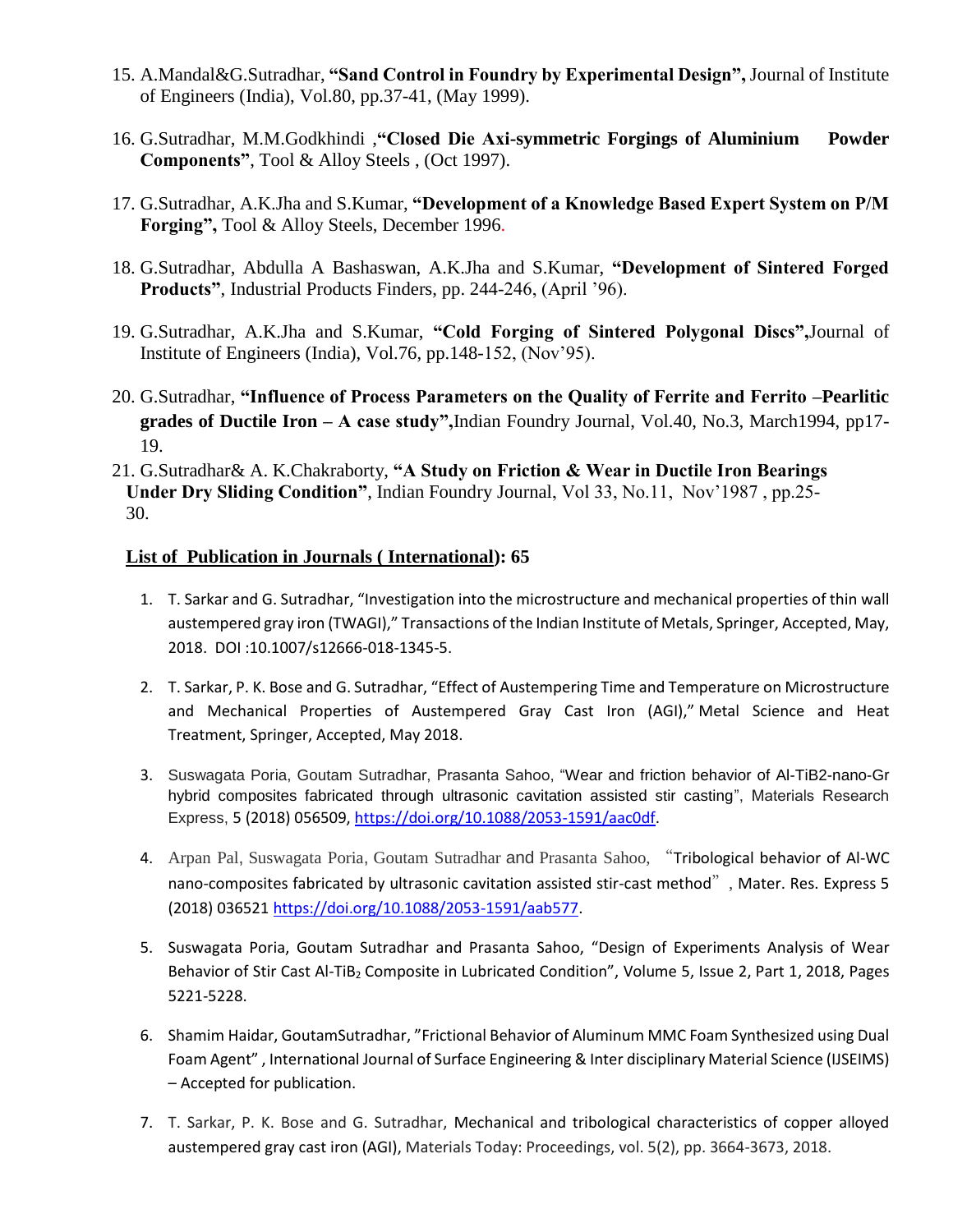- 8. T. Sarkar and G. Sutradhar, "Tribological Characterization of Copper Alloyed Austempered Gray Cast Iron (AGI)," Material Research Express, IOP Science, Manuscript Number: MRX-107610.R2, Accepted, 2018
- 9. Tanmoy Sarkar, Goutam Sutradhar, "Relationship between Matrix-Microstructure and Mechanical Properties of Copper Alloyed Thin Walled Austempered Grey Cast Iron (TWAGI)", International Journal of Cast Metals Research, vol. 31 (1) pp. 20-28, 2017.
- 10. Suswagata Poria, Goutam Sutradhar, Prasanta Sahoo, "High Temperature Tribological Behavior Of Stir-Cast Al–Tib<sub>2</sub> Metal Matrix Composites", <https://doi.org/10.1142/S0218625X18501226>
- 11. Suswagata Poria, Goutam Sutradhar and Prasanta Sahoo, "Design of Experiments Analysis of Friction Behavior of Al-TiB<sub>2</sub> Composite", [Volume 4, Issue 2, Part A,](https://www.sciencedirect.com/science/journal/22147853/4/2/part/PA) 2017, Pages 2956-2964.
- 12. Suswagata Poria, Goutam Sutradhar, PrasantaSahoo, "Design of Experiments Analysis of Friction Behavior of Al-TiB<sub>2</sub> Composite", Materials Today: Proceedings, (2017) 4:2, 2956-2964.
- 13. Suswagata Poria,Goutam Sutradhar, PrasantaSahoo, "Wear and Friction Behavior of Stir Cast Al-TiB<sup>2</sup> Metal Matrix Composites with Various Lubricants"Tribology in Industry (2016) 38:4
- 14. SuswagataPoria, PrasantaSahoo, GoutamSutradhar, "Wear performance optimization of stir cast Al-TiB<sup>2</sup> metal matrix composites using Taguchi design of experiments", IOP Conference Series: Materials Science and Engineering, (2016) 149:1
- 15. SuswagataPoria, PrasantaSahoo, GoutamSutradhar, "Tribological Characterization of Stir-cast Aluminium-TiB<sup>2</sup> Metal Matrix Composites" Silicon (2016) 8: 591-599, DOI 10.1007/s 12633- 016-9437-5
- 16. ShouvikGhosh, PrasantaSahoo, GoutamSutradhar "Study of Tribological Characteristics of Al-SiC Metal Matrix Composite" International Journal of Advanced Materials ResearchVol. 1, No. 2, 2015, pp. 53-58.
- 17. ShouvikGhosh, PrasantaSahoo, GoutamSutradhar,"Friction Performance Optimization of Al-SiC Metal Matrix Composite "International Journal of Materials Chemistry and PhysicsVol. 1, No. 3, 2015, pp. 276-280
- 18. H. Joardar, G. Sutradhar, N. S. Das, S. Singh, (2014), "Experimental and Simulation Aspects Regarding LM6/SiCp Composite Plastic Deformation under Different Frictional Conditions", Manufacturing Technology and Research, Vol. 10, No.1, pp. 68-78.
- 19. ShouvikGhosh, PrasantaSaho and GoutamSutradhar , "Wear Characteristics Optimization of Al-7.5%Sic Metal Matrix Composite Using Taguchi Method"Advanced Materials Manufacturing & Characterization Vol4 Issue 2 (2014)
- 20. Sujit Das, P.K.Bardhan, R.Behera, S. Patra, G. Majumdar, B .Oraon, G. Sutradhar "Experimental Analysis of Variation in Hardness for Sintered SiCp Reinforced AMMCS Using the Response Surface Method". International Journal of Research in Engineering and Technology(IJRET) e-ISSN: 2319-1163 , ISSN: 2321-7308.
- 21. H. Joardar, G. Sutradhar, N.S.Das, S. Singh, Application of response surface methodology for determining cutting force model in turning of  $LM6/SiC<sub>P</sub>$  metal matrix composite, Measurement, Volume 47, January 2014, pp. 452-464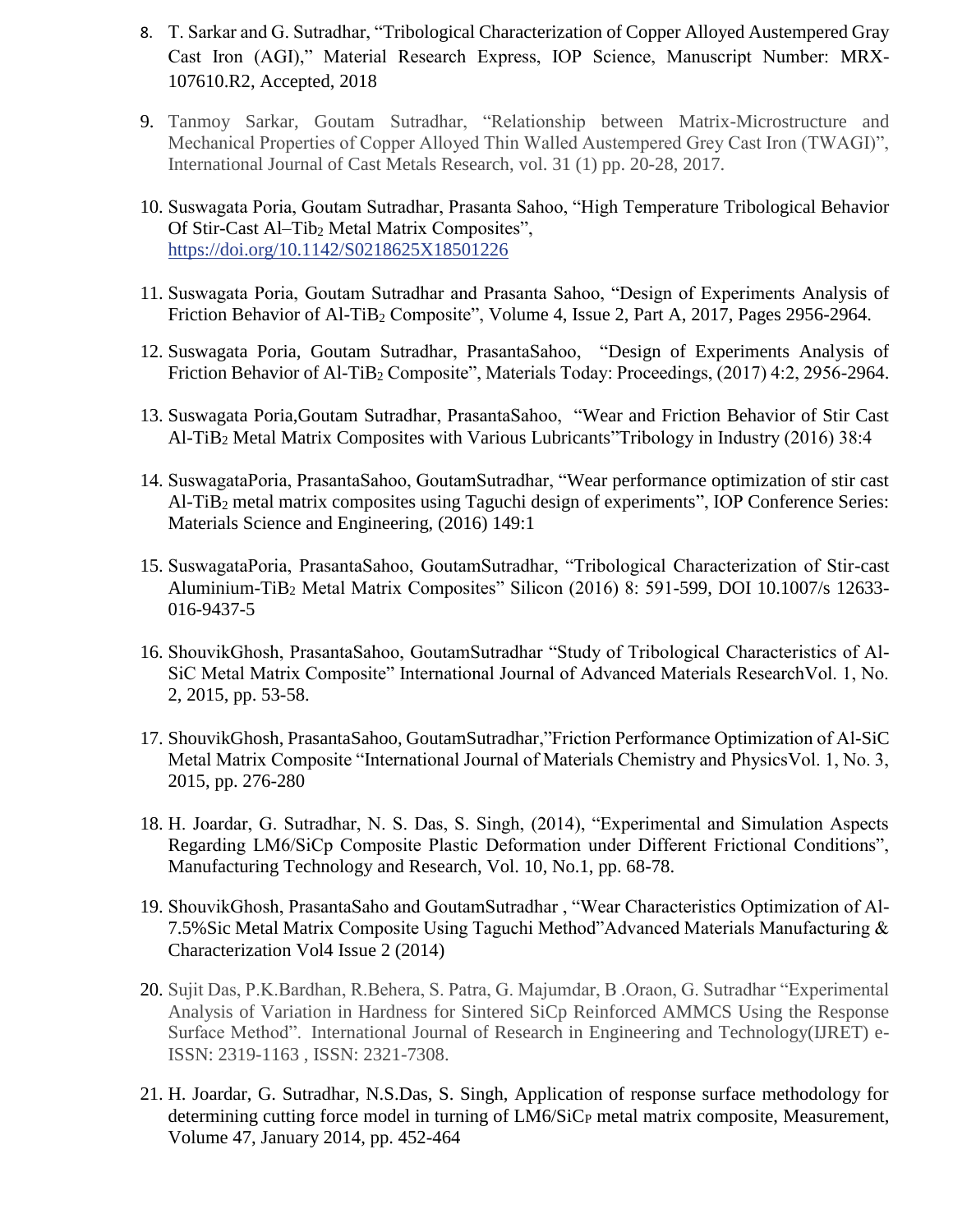- 22. SouvikGhosh , PrasantaSahoo&GoutamSutradhar , " Friction Performance of Al-SiCp Metal Matrix Composites using Taguchi Method" International Society Research Network, ISRN, Vol.11, 2013.
- 23. ShouvikGhosh, PrasantaSahoo, and GoutamSutradhar," Tribological Performance Optimization of Al-7.5%SiCp Composites Using the Taguchi Method and Grey Relational Analysis"Journal of Composite , Volume 2013, Article ID 274527.
- 24. Sujit Das, R. Behera, S Koyal,G. Majumdar,B. Oraon,G. Sutradhar, "Study on the effect of heat treatment on the mechanical properties and forgeability of AMMCs", International Journal of Emerging Trends in Engineering and Development Issue 3, Vol.2 (March 2013) ISSN 2249-6149, pp 62-72.
- 25. .SouvikGhosh , PrasantaSahoo&GoutamSutradhar , " Wear Behavior of Al-SiC Metal Matrix Composites and Optimization using Taguchi Method and Grey Relational Analysis" Journal of Minerals and Materials Characterization and Engineering , 2012,11, 1085-1094.
- 26. Sujit Das, R. Behera, S. Koyal, G. Majumdar, B. Oraon, G. Sutradhar"Study on the effect of heat treatment on the mechanical properties and forgeability of AMMCs". Published in Journal of International Journal of Emerging Trends in Engineering and Development Issue 3, Vol.2 (March 2013) , ISSN 2249-6149.
- 27. Sujit Das, R. Behera, P.K.Bardhan, S. Patra, B. Oraon, G. Sutradhar "Experimental Analysis of Density of Sintered SiCp Reinforced AMMCS Using the Response Surface Method" International Journal of Innovative Technology and Exploring Engineering (IJITEE), Volume-3, Issue-6, November 2013, ISSN: 2278-3075
- 28. H. Joardar, G. Sutradhar, N.S.Das, S. SinghBarreling of solid composite (LM6/SiCp) cylinders under uni-axial compressive load, Int. Journal of Applied Sciences and Engineering Research, Vol. 2, Issue 4, 2013, pp. 435-445
- 29. HillolJoardar, GoutamSutradhar and NitaiSundar Das, "FEM Simulation and Experimental Validation of Cold Forging Behavior of LM6 Base Metal Matrix Composites",Published in International Journal of Minerals and Materials Characterization and Engineering, 2012, 11, 989- 994, (Sept. 2012)
- 30. SouravKayal, RabindraBehera and G Sutradhar, "Mechanical properties of the as-cast silicon carbide particulate reinforced Aluminium alloy matrix composites", Published in International Journal of Current Engineering and Technology, Vol.2, No.3 (Sept. 2012)
- 31. SouravKayal, RabindraBehera and G Sutradhar, "Castability of Al-SiCp Metal Matrix Composites in Thin Walled Castings", Published in International Journal of Engineering Science and Technology (IJEST), Vol. 4, No. 07, pp.3481-3488, July 2012.
- 32. T Nandi, R Behera, S. Kayal, A Chanda, G. Sutradhar"Optimization of Riser size of Aluminium alloy (LM6) castings by using conventional method and computer simulationtechnique" Published in International Journal of Scientific and Engineering Research. Vol. 2, Issue 11, Nov, 2011
- 33. H. Joardar, N.S.Das, G. Sutradhar, An experimental study of effect of process parameters in turning of LM6/SiCP metal matrix composite and its prediction using response surface methodology,*International Journal of Engineering, Science and Technology*, Vol. 3, No. 8, 2011, pp. 132-141.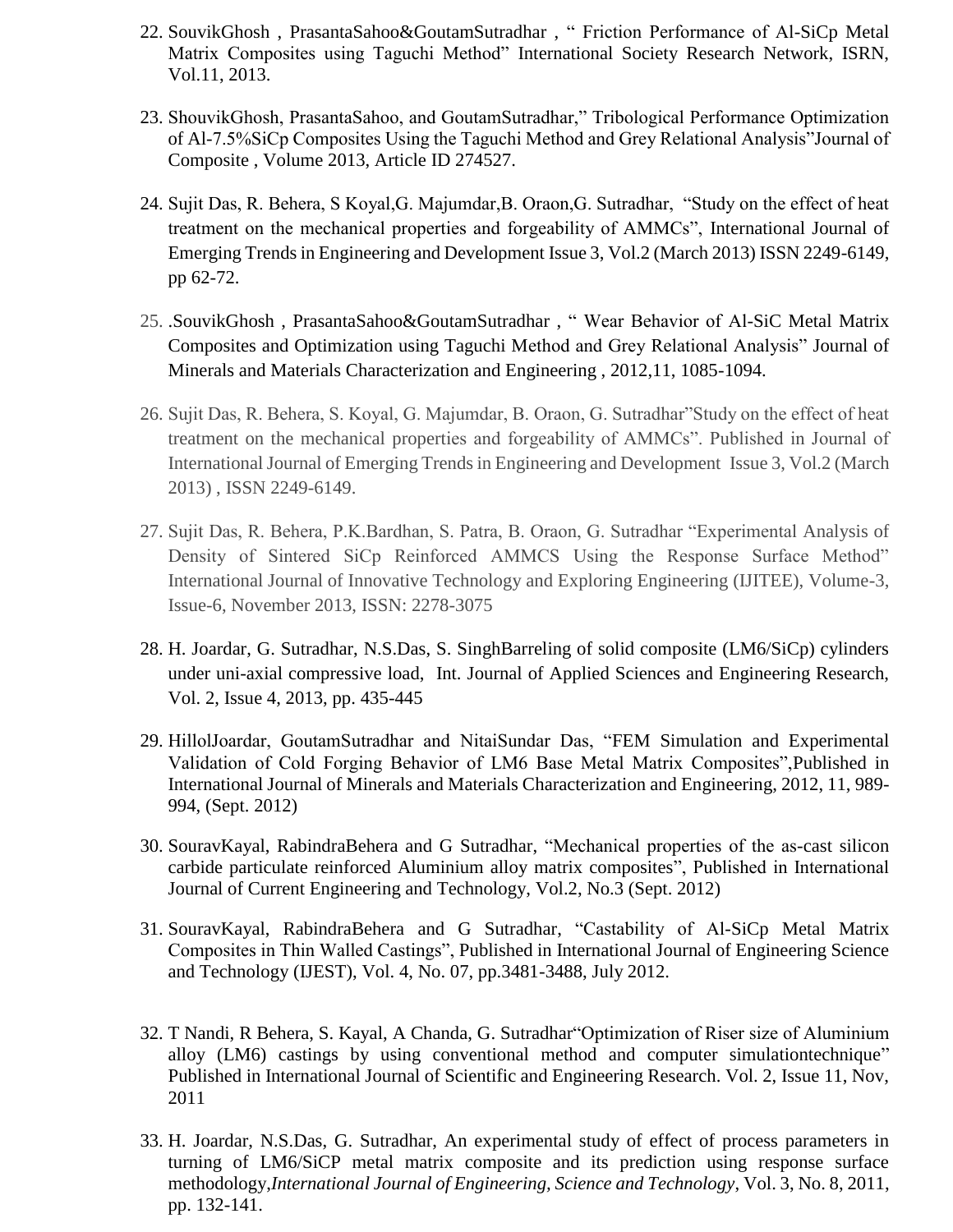- 34. RabindraBehera, S. Das, D Chatterjee, G. Sutradhar, "Forgeability and Machinability of Stircast Aluminum Alloy Metal Matrix Composites". Published inInternational Journal of Minerals & Materials Characterization & Engineering, Vol. 10, No. 10,pp. 923-939,2011.
- 35. RabindraBehera, D.Chatterjee and G.Sutradhar "Machinability of LM6/SiCp metal matrix composites with tungsten carbide cutting tool inserts", ARPN Journal of Engineering and Applied Sciences, Vol. 7, No. 2, February 2012, ISSN 1819-6608.
- 36. RabindraBehera, D Chatterjee and G Sutradhar "Effect of reinforcement particles on the fluidity and solidification behavior of the stir cast aluminum alloy metal matrixcomposites", American Journal of Materials Science, 2012, 2(3): 53-61 DOI: 10.5923/j.materials.20120203.04.
- 37. RabindraBehera,NiharRanjanMohanta,G.Sutradhar, "Distribution of SiC particulates in stir cast Aluminium alloy Metal matrix composites and its effect on mechanical properties" International Journal of Emerging trends in Engineering and Development ISSN 2249-6149 Issue 2, Vol.1 (January-2012).
- 38. Sujit Das, R. Behera, G. Majumder, B. Oraon, G. Sutradhar, "An experimental investigation on the machinability of powder formed silicon carbide particle reinforced aluminium metal matrix composites" . Published in International Journal of Scientific & Engineering Research, Volume 2, Issue 7, July - 2011.
- 39. SouravKayal, R.Behera, T.Nandi, G,Sutradhar"Solidification behavior of stir-cast Al alloy metal matrix composites" Published in International Journal of Applied Engineering Research, Dindigul, Vol.2,No 2, 2011.
- 40. S.Kayal, R.Behera&G.Sutradhar"Effect of Silicon Carbide Particle on Fluidity of the LM-6 /SiCp Metal Matrix Composites" Published in International Journal of Emerging trends in Engineering and Development, Vol. 3, Issue 1, November, 2011.
- 41. SouvikGhosh , RabindraBehera , GoutamSutradhar&PrasantaSahoo,"Optimization of Friction Performance of Al- 5% SiC Metal Matrix Composites using Taguchi Method", Journal of Tribology Research 1(2) , July – Dec 2010 pp.83-89.
- 42. T Nandi , R.Behera , S Kayal , A Chanda, G.Sutradhar"Study on Solidification Behavior of Aluminium alloy (LM6) Castings by using Computer aided Simulation software"PublishedinInternational Journal of Engineering Research and Applications (IJERA) Vol. 1, Issue 2, pp.157-164,May 2009.
- 43. T.Nandi,R. BeheraK. Majumdar&G.Sutradhar " Investigation on the solidification behavior of aluminium alloy casting by using computer aided simulation software".(Accepted in Metal Casting Technology, an International journal, Australia).
- 44. RabindraBehera, S. Kayal& G. Sutradhar, "Solidification behavior and detection of hotspots in aluminium alloy castings: Computer aided analysis and experimental validation". Published inInternational Journal of Applied Engineering Research, Dindigul, Vol.1, No 4, 2011.
- 45. RabindraBehera, S Kayal, D Chatterjee, G. Sutradhar, "Solidification behavior and forgeability of stir-cast aluminum alloy metal matrix composites", published in the Canadian Journal of pure & applied Sciences: An International Journal, vol. 5, No 2, June-2011.
- 46. RabindraBehera, K. Majumdar, A.Dutta, G.Sutradhar, "Effect of machining parameters on the machinability of SiCp reinforced aluminium alloy based metal matrix composites produced by stir cast technique", Published in the journal of Manufacturing Technology & Research: An International Journal, Vol.3 No.  $3 & 4$ , pp. 13-20, July – Dec' 2010.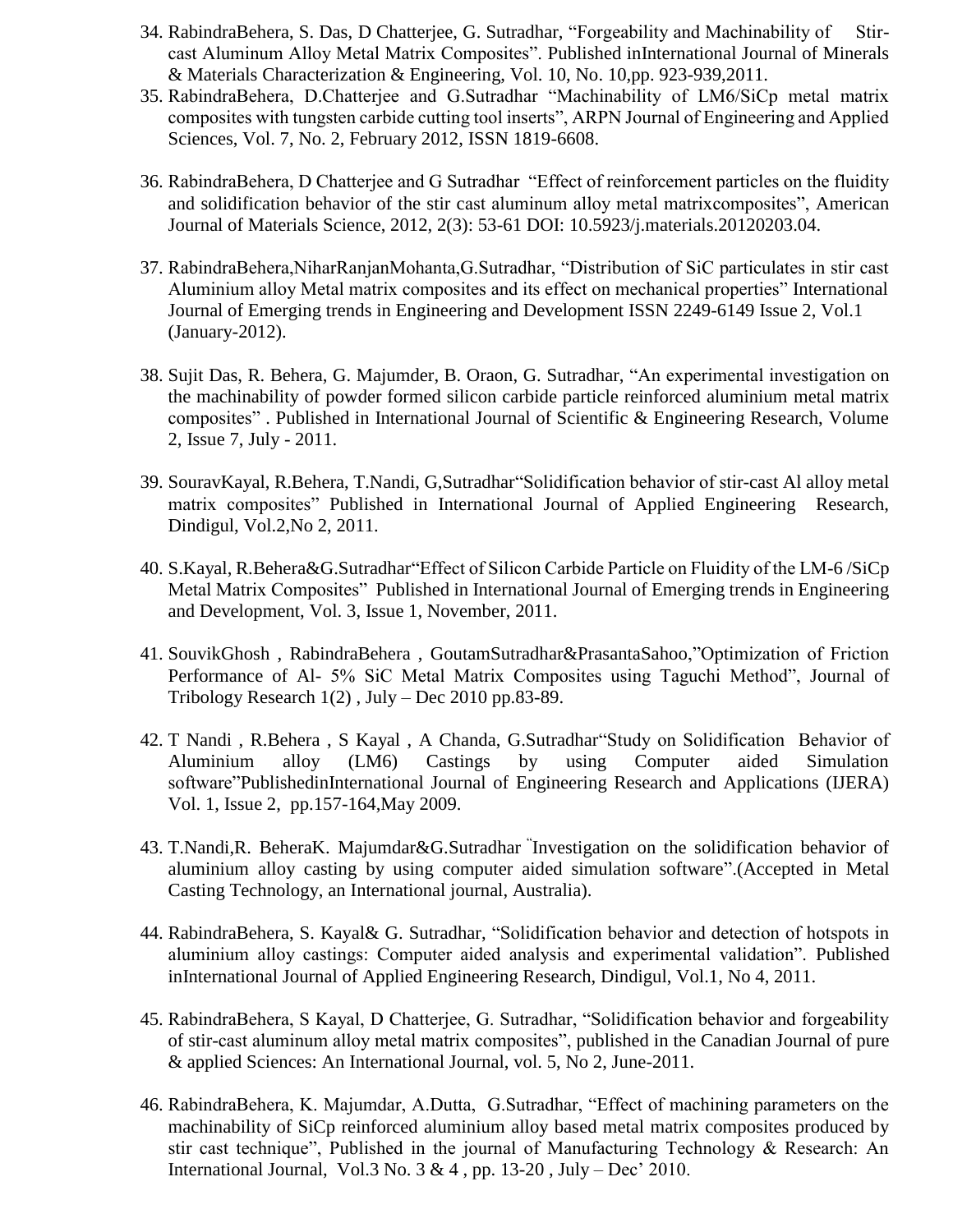- 47. Sujit Das, RabindraBehera, ArijitDatta, GoutamMajumdar, BudhadebaOraon, GoutamSutradhar, "Experimental Investigation on the Effect of Reinforcement Particles on the Forgeability and the Mechanical Properties of Aluminum Metal Matrix Composites".Published in International journal of Materials Sciences and Applications, Nov.2010, 1, 310-316.
- 48. P.K.Bardhan, R.Behera, S.Patra, G.Sutradhar, "Analysis of Surface Roughness of Machined Surface of Powder Metallurgy Components", International Journal of Scientific & Engineering Research,Volume 2, Issue 6, June-2011, ISSN 2229-5518.
- 49. RabindraBehera, A.Datta, D.Chatterjee, G.Sutradhar, "Role of SiCp on the solidification rate and forgeability of stir cast LM6/SiCp MMCs" Published in International Journal of Scientific  $\&$ Engineering Research, Volume 2, Issue 1, January- 2011, ISSN 2229- 5518.
- 50. P.K.Bardhan, S Patra and G.Sutradhar , "Analysis of Density of Sintered Iron Powder Component using the response Surface Method", Published on August-2010 in Materials Science & Application Journal ,USA,2010,1,152-157.
- 51. P.K.Bardhan, S Patra and G.Sutradhar "Predication of Machinability of Sintered Iron Component using Response Surface Method" , Published in the Canadian Journal of pure & applied Sciences: An International Journal , vol. 4, No 1, pp.1119-1126,2010.
- 52. S.Patra, A.Mandal,B.Oraon and G.Sutradhar, "Non-linear modeling using Central Composite Design to predict the Density and Relative Density of Sintered Iron Powder", Published in the journal of Manufacturing Technology & Research: An International Journal, Vol.3,No.3&4, July-Dec. 2008, Page 82-88.
- 53. SuprakashPatra, GoutamSutradharandAmitavaMandal " FEM Simulation with Experimental Verification of Sintered Forged Components" Canadian Journal of pure & applied sciences, Vol.2, No. 2, May 2008, pp 417-424.
- 54. D.Das, G.Sutradhar and S.Kumar, "An Application of Short Bearing Theory to Analyze the Effect of Variable Permeability of Copper Infiltrated Bearing Using Non-Newtonian Fluid". Manufacturing Technology & Research An International Journal,Vol.No3,No.3&4,July-Dec 2007, pp52-58.
- 55. S.Patra, A.Mandal,B.Oraon and G.Sutradhar, "Deformation Behavior of Sintered Copper Infiltrated Steel Hexagonal Discs Under Dry Condition", Published in the journal of Manufacturing Technology & Research An International Journal, Vol.3,No.3&4, July-Dec. 2007, Page 67-72
- 56. P.Das,S.Patra, T.Chakroborty,G.Sutradhar,M.Mitra, "Cold Forging of Sintered Hollow Polygonal Discs with Barreling", Journal of Material Science, Springer publication, 43 : 3180- 3188 , 2008.
- 57. D.Chatterjee, B. Oraon, G.Sutradhar, "Fuzzy Rule Based Prediction of Hardness for Sintered H.S.S Components",Journal of Materials Processing Technology, Vol. 200 pp.212-220 , 2008 , Published from the Netherlands.
- 58. D.Chatterjee, B. Oraon, G.Sutradhar, P.K.Bose, "Prediction of hardness for sintered HSS components using response surface method."Journal of Materials Processing Technology Vol.190,pp 123-129,(2007) Published from the Netherlands.
- 59. Dr.KajalGhoshal, Dr.GoutamSutradhar, "Fuzzy System –Its Application in Modern Engineering and Medical Sciences", Survey, An International Journal Volume46, Numbers 1-4, 2006.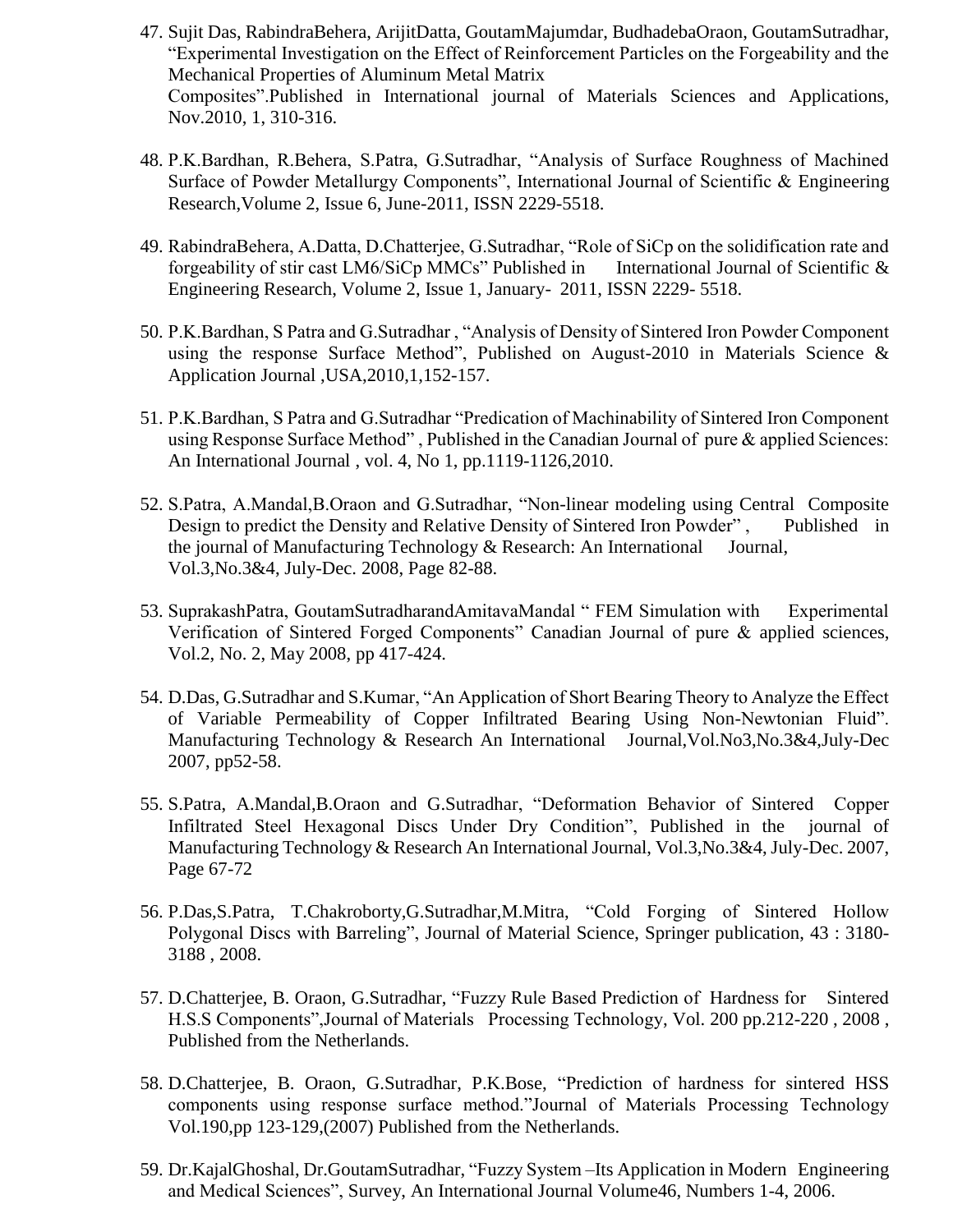- 60. D.Chatterjee,G.Sutradhar, P.K.Bose, " Manufacturing of Sintered P/M H.S.S Tool Inserts by Infiltration Technique", Manufacturing Technology & Research An International Journal, July-Dec,2006,Vol.No.3&4, pp 43-47.
- 61. D.Das,G.Sutradhar, S.Chatterjee and S.Kumar, "Development of Cu-Infiltrated Sintered Bush Bearings", Manufacturing Technology & Research - An International Journal, January-June 2006,Vol.2No.1&2 pp71,74.
- 62. G.Sutradhar, S.Kumar and M.Agarwal, "Deformation of solid powder discs and strips under lubricated condition", Journal of Materials Processing Technology, Vol.123, pp. 440-450 , (2002) Published from the Netherlands.
- 63. G.Sutradhar, Abdulla A Bashaswan, A.K.Jha and S.Kumar, "Closed Die Axi- symmetric Forging of Sintered Aluminium Preforms", Journal of Materials Processing Technology, Vol.51, No.1-4, pp.369-386, (April'95) Published from the Netherlands.
- 64. G.Sutradhar, A.K.Jha and S.Kumar, "Cold Forging of Sintered Iron Powder Preforms",Journal of Materials Processing Technology,Vol.51,No.1-4,pp.369-386 (April'95) Published from the Netherlands.
- 65. G.Sutradhar, A.K.Jha and S.Kumar, "Production of Sintered Forged Components", Journal of Materials Processing Technology, Vol.41, No.2, pp.143-169, (Feb'94) Published from the Netherlands.

## **Book Published**: 2

**1**. **"Principles of Foundry Process Design"** – New Age International (P) Limited , Publishers , New Delhi – Published in Oct'2012.

**2. "Design & Manufacturing –An Integrated Approach"** – Coauthored with Professor Surender Kumar, Head of Production Engineering Department, BIT Mesra, Published from OXFORD IBH, New Delhi – Published in 1996

### **Chapter Contribution to a Foreign Book** :

One Chapter Title **"Application of Fuzzy Expert System in Medical Treatment"** was contributed in a book Title **Fuzzy Expert System for Disease Diagnosis** published from **IGI Global , USA in 2014. Coauthors : Dr.(Mrs.) KajalGhosal&Mr.ParthaHaldar**

### **Sponsored Projects (Completed/Ongoing): 7 (Seven)**

- **1. "SMART FOUNDRY – 2020" by Department of Science & Technology , New Delhi under TSDP scheme in "Advanced Manufacturing Technologies" – Sanctioned by DST , New Delhi under Technology System Development Program (TSDP) - Ongoing**
- **2. Investigation of Forgeability and Machinability of Sintered Titanium Components – CSIR , New Delhi [ sanctioned for three years 2012-2015] – Grant Rs. 14 Lakhs - Continuing – File No. 22(0587) / 12/EMR-II dated 02.04.2012 – Completed**
- **3. A study on Cast-ability of Aluminum-Silicon carbide Metal Matrix composites PURSE (Department of Science & Technology, New Delhi) – Sanctioned 25 Lakhs [Three years duration] - Completed**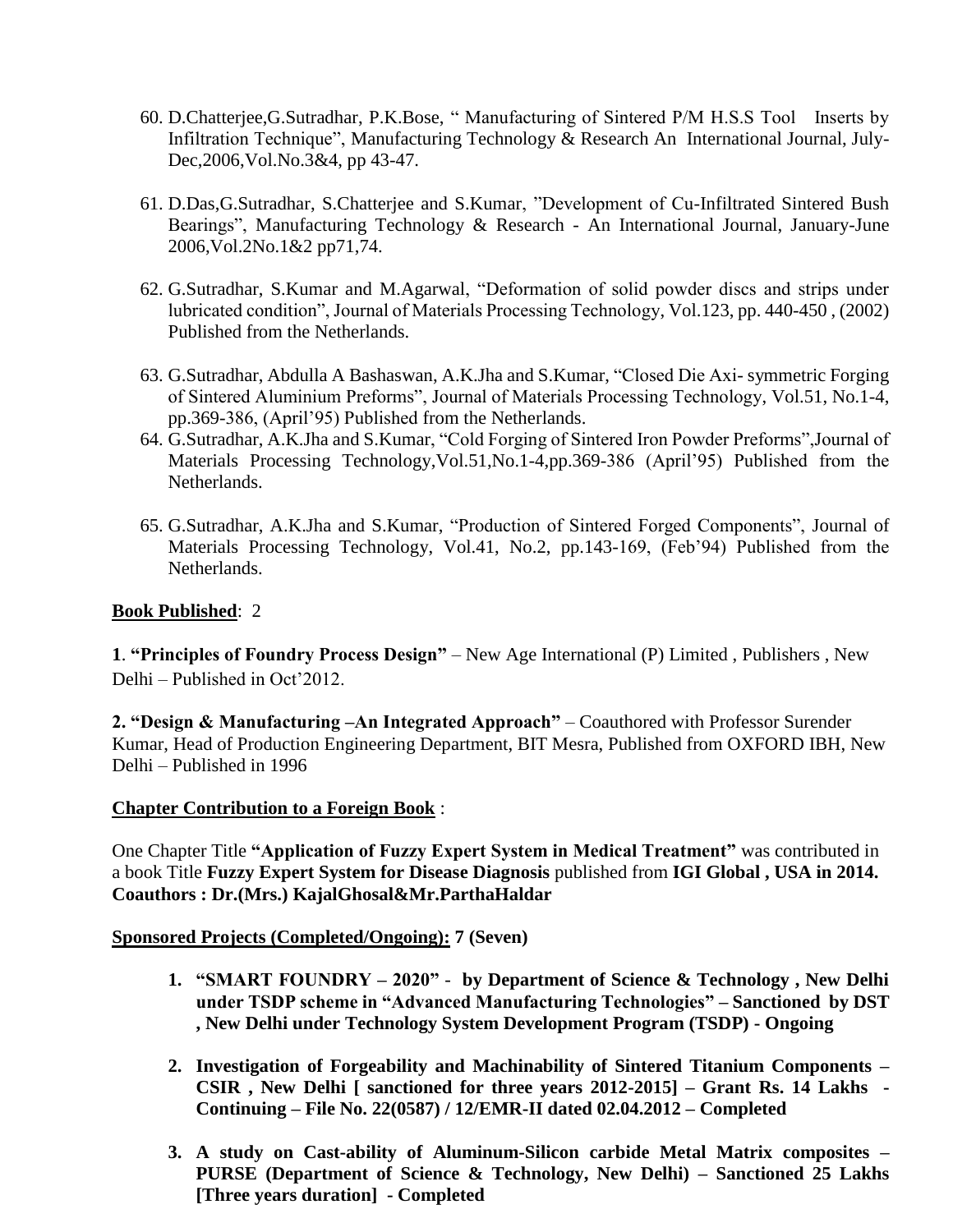- **4. Prediction of Forgeability of Sintered and Composite materials using Response Surface Method.- the University Grant Commission , New Delhi.- grant Rs. 9,96,400 - Completed. File No. 32-88/2006 (SR) Dated: 09.03.2007, Completion 2011.**
- **5. Development of Powder Metallurgy H.S.S Cutting Tool Sponsored By AICTE (New Delhi) – Grant Rs.9,00,000/- - Completed. File No. 8021/RID/NPROJ/R&D-174/2002- 03 (Re-validated 2003-04), Year of completion 2008.**
- **6. I.I.P.Cproject to develop the interaction between the Industries and the Institute and also to develop short term courses for the local educated or semi educated young boys so that they can start their own venture during 2003-2005.**
- **7. MODROBS Project on the Set up of Mechatronics Laboratory in the Mechanical Engineering Laboratories during 2003-2005.**

## **Industrial Projects / Consultancy: 3 (Three)**

- **(i)** Providing Technical support service to N.F.Forging Limited, Sankrail Howrah towards supplying Methoding of Central Body Coupler Components as per RDSO's requirements and to meet the technical parameters in a cost effective manner – Continuing from 17.10.2017
- **(ii)** Providing Technical support service towards modernization of Foundry at Angus works of Braithwaite & Co. Ltd., 5, Hide Road, Kolkata - 700043 comply with RDSO's requirements and to meet the technical parameters in a cost effective manner to facilitate production of 25 ton axle load bogie,70 BD Coupler&71 BD Draft Gear as per Scope of work & conditions given in the EOI document**– Continuing from 21.11.2016**
- **(iii) Worked as Foundry consultantof ABB Global services limited**, **Bangalore** for the stator castings of Finland Motors through IIPC, Jadavpur University. – **Completed**

## **Details of Membership in Societies: 5**

- 1. The Institution of Engineers (I) Fellow Member
- 2. The Institute of Indian Foundrymen Vice Chairman , IIF Eastern Region
- 3. Indian Institute of Metals Past Council Member of Kolkata Chapter
- 4. Investment Casting Institute of India Life Member
- 5. Powder Metallurgy Society of India Life Member

### **3.(v) Certified details from the present employer for :-**

| PhD Thesis            | Title and Name | Year of | University/Institution | No. of Sponsored      |
|-----------------------|----------------|---------|------------------------|-----------------------|
|                       | of Student     | Award   |                        | Projects/Consultancy  |
|                       |                |         |                        | (completed)           |
|                       | 21/57          |         |                        | 07 (Seven)            |
| Separate sheet is     |                |         |                        | Separate sheet is     |
| attached as $3.(v)$ A |                |         |                        | attached as $3.(v)$ B |